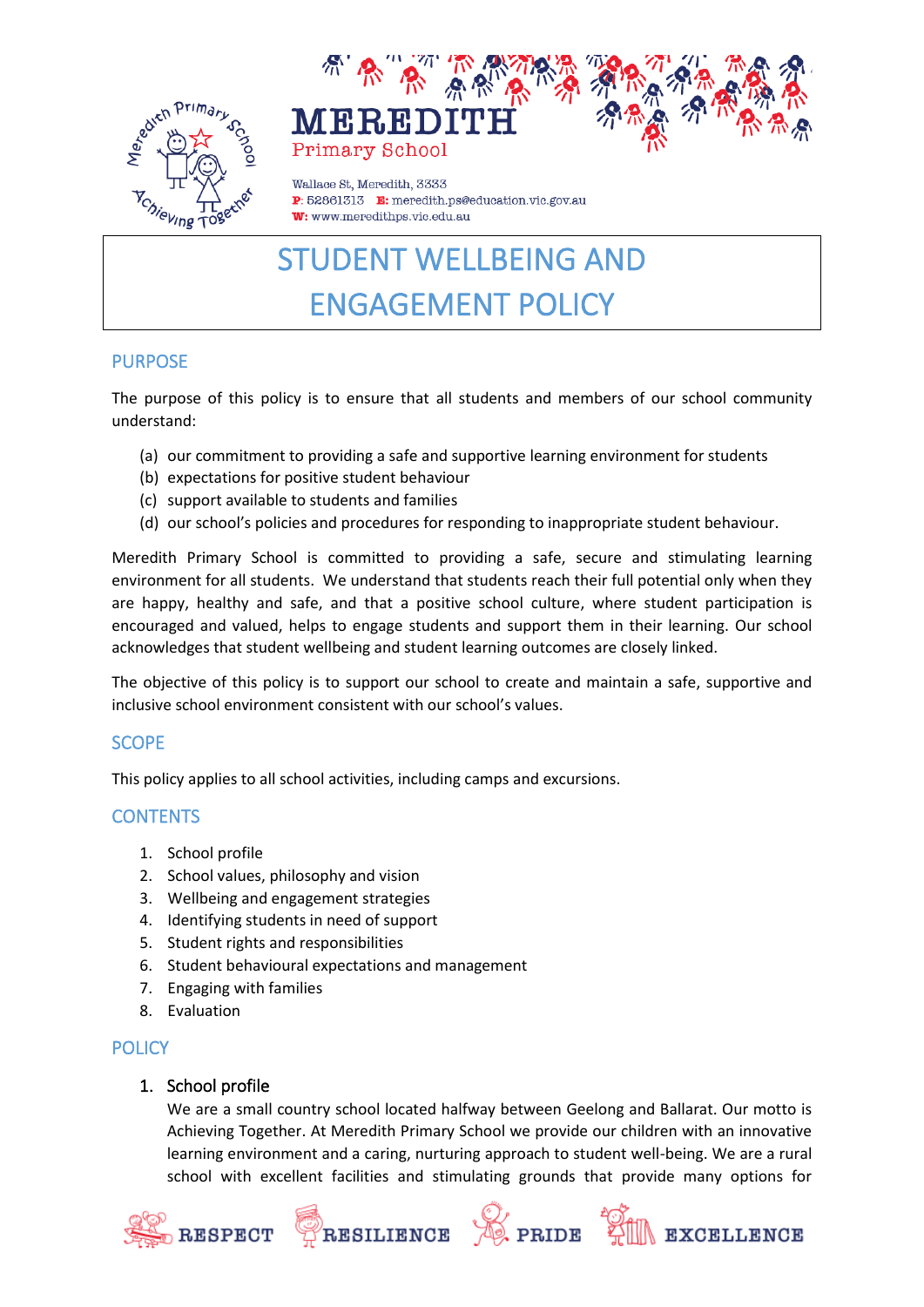students. The students take an active role in maintaining various areas within the school grounds such as our wicking garden beds and veggie gardens. The curriculum is based on the Victorian Curriculum Foundation – Year 10. We ensure that our curriculum is delivered to students in a meaningful and relevant way and that it captures their interests and is personalised to meet individual needs. Coverage of all learning areas is important, with emphasis on the core areas of English and Mathematics. We run a variety of alternative programs to support the learning of all students. We have staff trained in both MiniLit and MultiLit to support literacy development. We also have a number of staff who run weekly extension groups in both literacy and numeracy. In recent years, Meredith Primary School has heavily invested into digital learning as this is a significant part of the world we live in today. Currently each junior grade has access to their own group set of iPads. We also have 1:1 netbooks for year 2 – 6 and a personal device allocation for each of these students. With a focus on using our technologies for creative purposes, we are now able to allow students to create things that wouldn't have been possible in the past such as digital books, movies and animations. We understand that our students are growing up in the 21st century and we aim to give them a curriculum that is appropriate for the needs of the digital age. We aim for all of our students to leave us with highly competent ICT skills and a creative and inquisitive mind. We have a comprehensive Arts (Visual and performing) Program, Physical Education, Science, Technology, Engineering & Maths (STEM) Program and LOTE for our older students. We have an exciting and extensive camp program. As part of the Moorabool Valley Association, we join with Lethbridge, Shelford, Inverleigh, Anakie Primary Schools for our Years 3 to 6 Camps Programs

## 2. School values, philosophy and vision

#### **School Mission**

Our motto, 'Achieving together' is promoted in the following ways:

• We provide a happy, caring and safe environment that promotes an enthusiasm for life-long learning; maximising and celebrating individual and collective achievement.

• We create a learning environment where students are encouraged to work cooperatively with others.

• We encourage children to respect one another by valuing diversity within the school and the wider community.

• Our educational practices are evidence based and aim to engage each child in a culturally rich, challenging and contemporary curriculum.

• We value the use of innovative tools for our children's' learning in a dynamic and technological world.

• We promote strong home-school partnerships, and seek ways to involve, and be involved in, the wider community.

• We strive to have a school that is inclusive, welcoming and supportive of all children's learning.

#### **School Values**

At the end of 2018 we engaged in a community consultative process to establish new school values that not only the school felt important, but also the wider Meredith community. The four values that were decided on were:

- $\leftarrow$  Respect
- $\leftarrow$  Resilience







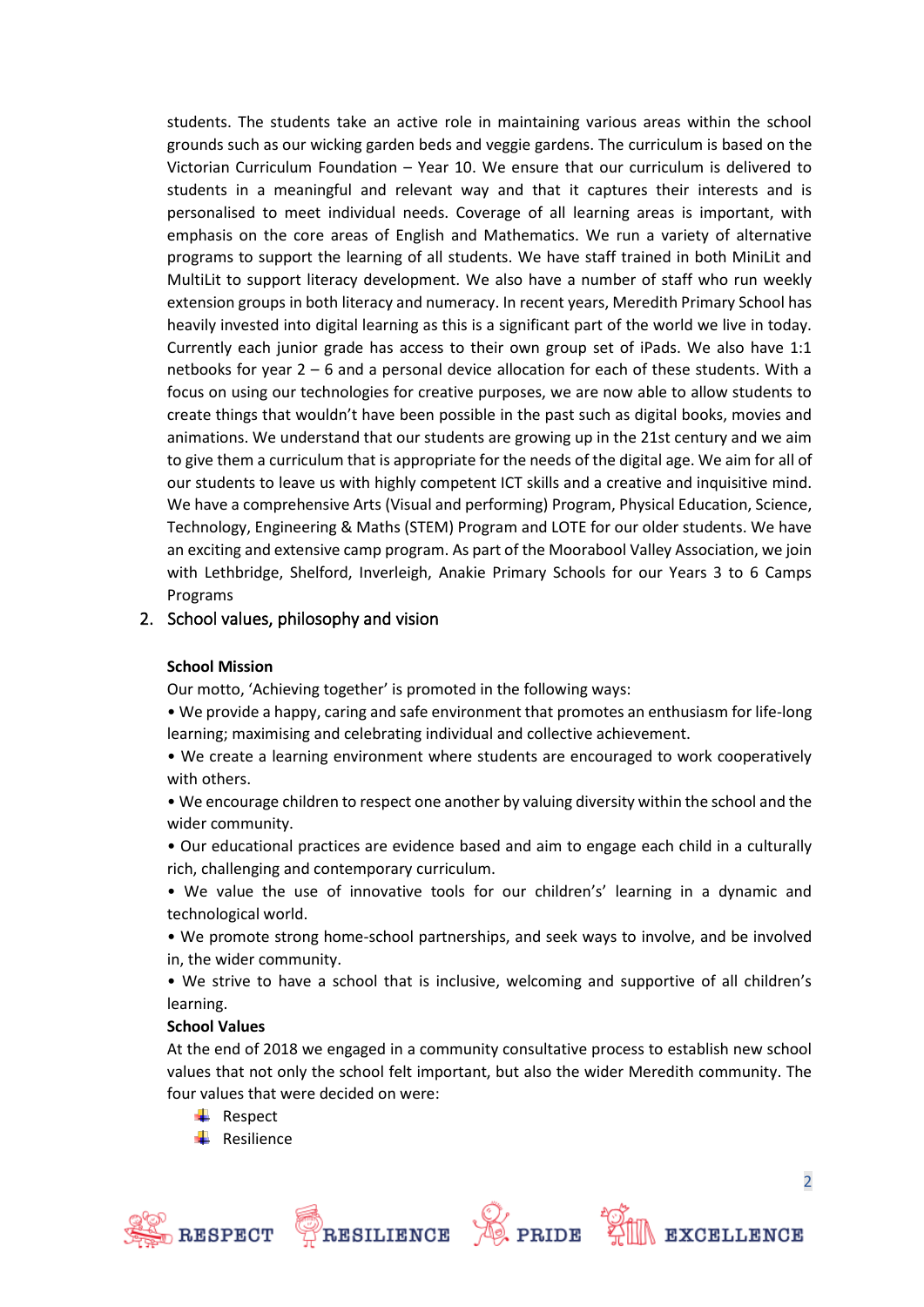- $\leftarrow$  Excellence
- $\blacksquare$  Pride

Over the 2019 school year our staff, students and community established a clear and consistent understanding of what these values look like in action in the classrooms, in the playground and in the community. In 2020 we continue to support and uphold these values through our learning journey. These values support the foundation of the focus on the learning and development of every student so they will be;

- Resilient learners
- Responsible citizens
- Creative thinkers and
- Reflective, well-developed individuals

The school shares the universal values that:

- Every member of the school community has a right to fully participate in an educational environment that is safe, supportive and inclusive
- Everyone deserves to be treated with respect and dignity.

# 3. Wellbeing and engagement strategies

The school has developed a range of strategies to promote engagement, positive behaviour and respectful relationships for all students in our school. We acknowledge that some students may need extra social, emotional or educational support at school, and that the needs of students will change over time as they grow and learn. A summary of the universal (whole of school), targeted (year group specific) and individual engagement strategies used by our school is included below:

## Universal

• prioritising positive relationships between staff and students, recognising the fundamental role this plays in building and sustaining student wellbeing

- creating a culture that is inclusive, engaging and supportive
- welcoming all parents/carers and being responsive to them as partners in learning

• analysing and being responsive to a range of school data such as attendance, Attitudes to School Survey, parent survey data, student management data and school level assessment data

• using an instructional framework to ensure an explicit, common and shared model of instruction ensuring evidenced-based, high yield teaching practices are incorporated into all lessons

• adopting a broad range of teaching and assessment approaches to effectively respond to the diverse learning styles, strengths and needs of our students and follow the standards set by the Victorian Institute of Teaching

• incorporating our values into our curriculum and promoted to students, staff and parent/carers so that they are shared and celebrated as the foundation of our school community

• carefully planned transition programs to support students moving into different stages of their schooling

• positive behaviour and student achievement is acknowledged in the classroom, and formally in school assemblies and communication to parents







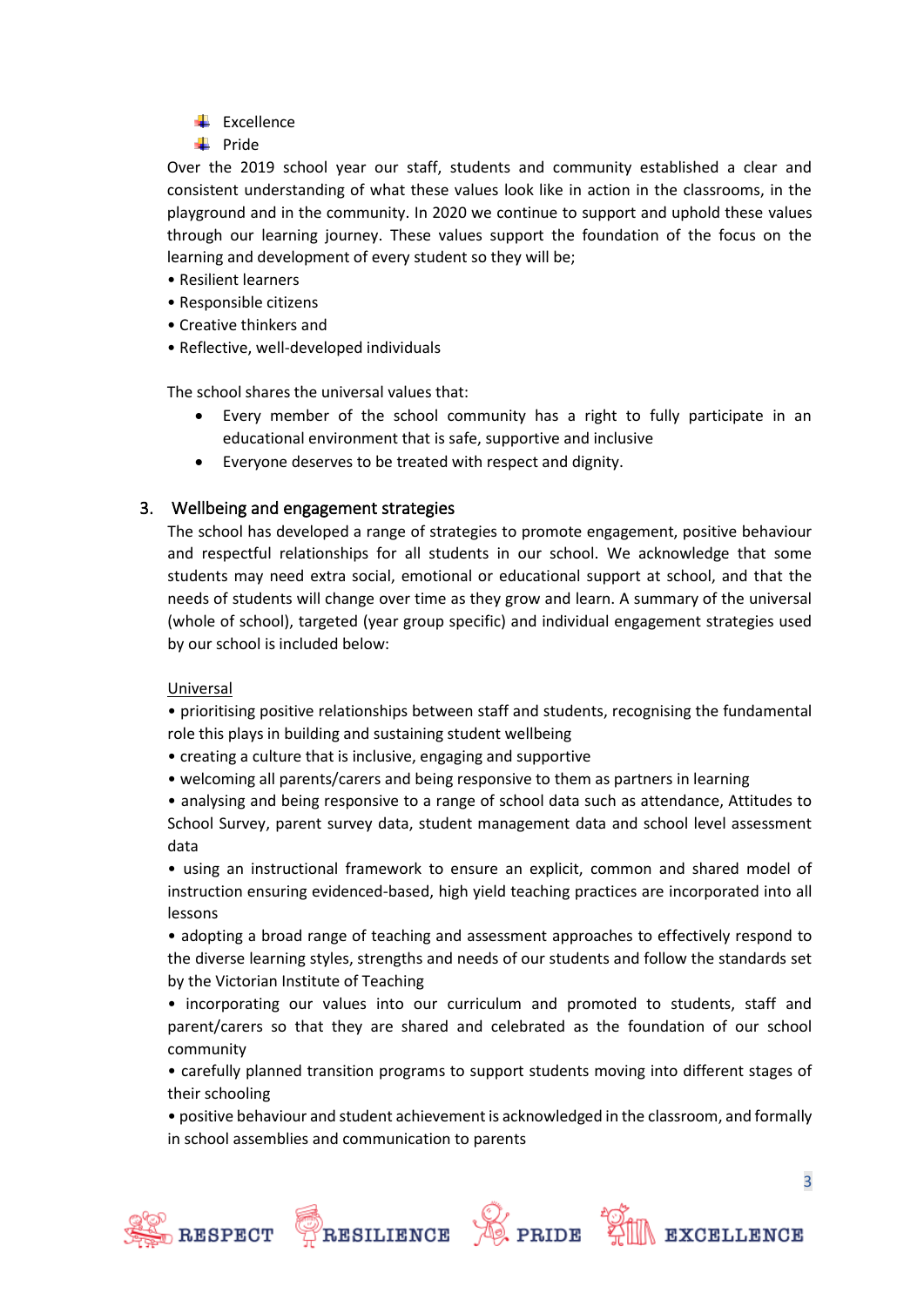• monitor student attendance and implement attendance improvement strategies at a wholeschool, cohort and individual level

• students have the opportunity to contribute to and provide feedback on decisions about school operations through the Student Representative Council and other forums including year group meetings and Peer Support Groups. Students are also encouraged to speak with their teachers, Year Level Coordinator, Assistant Principal and Principal whenever they have any questions or concerns.

• creating opportunities for cross—age connections amongst students through school concerts, athletics, music programs and peer support programs

• encouraging students to self-refer to the Student Wellbeing Coordinator, School Nurse, School Chaplain, Assistant Principal and Principal if they would like to discuss a particular issue or feel as though they may need support of any kind. We are proud to have an 'open door' policy where students and staff are partners in learning

• engaging in school wide positive behaviour support with our staff and students, which includes programs such as:

- $\triangleright$  Respectful Relationships
- ➢ Bully Stoppers
- ➢ Safe Schools

• programs, incursions and excursions developed to address issue specific behaviour (i.e. anger management programs)

- opportunities for student inclusion (i.e. sports teams, lunchtime activities)
- buddy programs, peer support programs

#### Targeted

• each year group has a Team Leader, a senior teacher responsible for their year, who monitor the health and wellbeing of students in their year, and act as a point of contact for students who may need additional support

• connect all Koorie students with a Koorie Engagement Support Officer

• all students in Out of Home Care will be appointed a Learning Mentor, have an Individual Learning Plan and will be referred to Student Support Services for an Educational Needs Assessment

• staff will apply a trauma-informed approach to working with students who have experienced trauma

#### Individual

- Student Support Groups
- Individual Learning Plan and Behaviour Support Plan
- Program for Students with Disabilities referral to Student Welfare Coordinator and Student Support Services
- 
- referral to ChildFirst, Headspace
- Navigator
- Lookout

The school implements a range of strategies that support and promote individual engagement. These can include:

• building constructive relationships with students at risk or students who are vulnerable due to complex individual circumstances







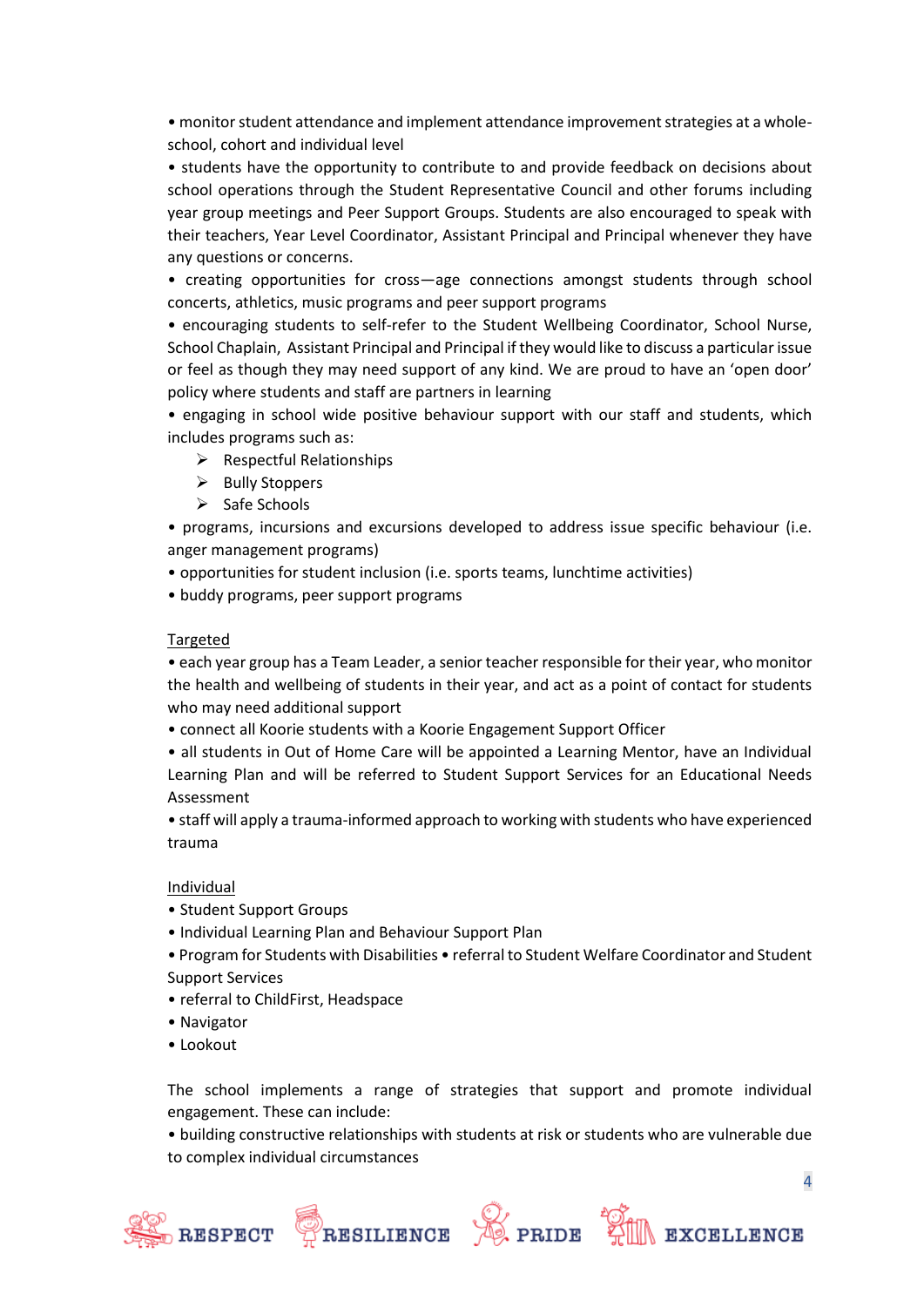• meeting with student and their parent/carer to talk about how best to help the student engage with school

• developing an Individual Learning Plan and/or a Behaviour Support Plan

• considering if any environmental changes need to be made, for example changing the classroom set up

- referring the student to:
	- $\triangleright$  school-based wellbeing supports
	- ➢ Student Support Services
	- $\triangleright$  Appropriate external supports such as council based youth and family services, other allied health professionals, headspace, child and adolescent mental health services or ChildFirst
	- $\triangleright$  Re-engagement programs such as Navigator

Where necessary the school will support the student's family to engage by:5

• being responsive and sensitive to changes in the student's circumstances and health and wellbeing

• collaborating, where appropriate and with the support of the student and their family, with any external allied health professionals, services or agencies that are supporting the student • monitoring individual student attendance and developing an Attendance Improvement Plans in collaboration with the student and their family

- running regular Student Support Group meetings for all students:
	- $\triangleright$  with a disability
	- $\triangleright$  in Out of Home Care
	- $\triangleright$  and with other complex needs that require ongoing support and monitoring.

## 4. Identifying students in need of support

*Meredith Primary School is committed to providing the necessary support to ensure our students are supported intellectually, emotionally and socially. The Student Wellbeing team plays a significant role in developing and implementing strategies help identify students in need of support and enhance student wellbeing. We will utilise the following information and tools to identify students in need of extra emotional, social or educational support:*

- *personal, health and learning information gathered upon enrolment and while the student is enrolled*
- *attendance records*
- *academic performance*
- *observations by school staff such as changes in engagement, behaviour, self-care, social connectedness and motivation*
- *attendance*
- *suspension data (if applicable)*
- *engagement with families*
- *self-referrals or referrals from peers*

## 5. Student rights and responsibilities









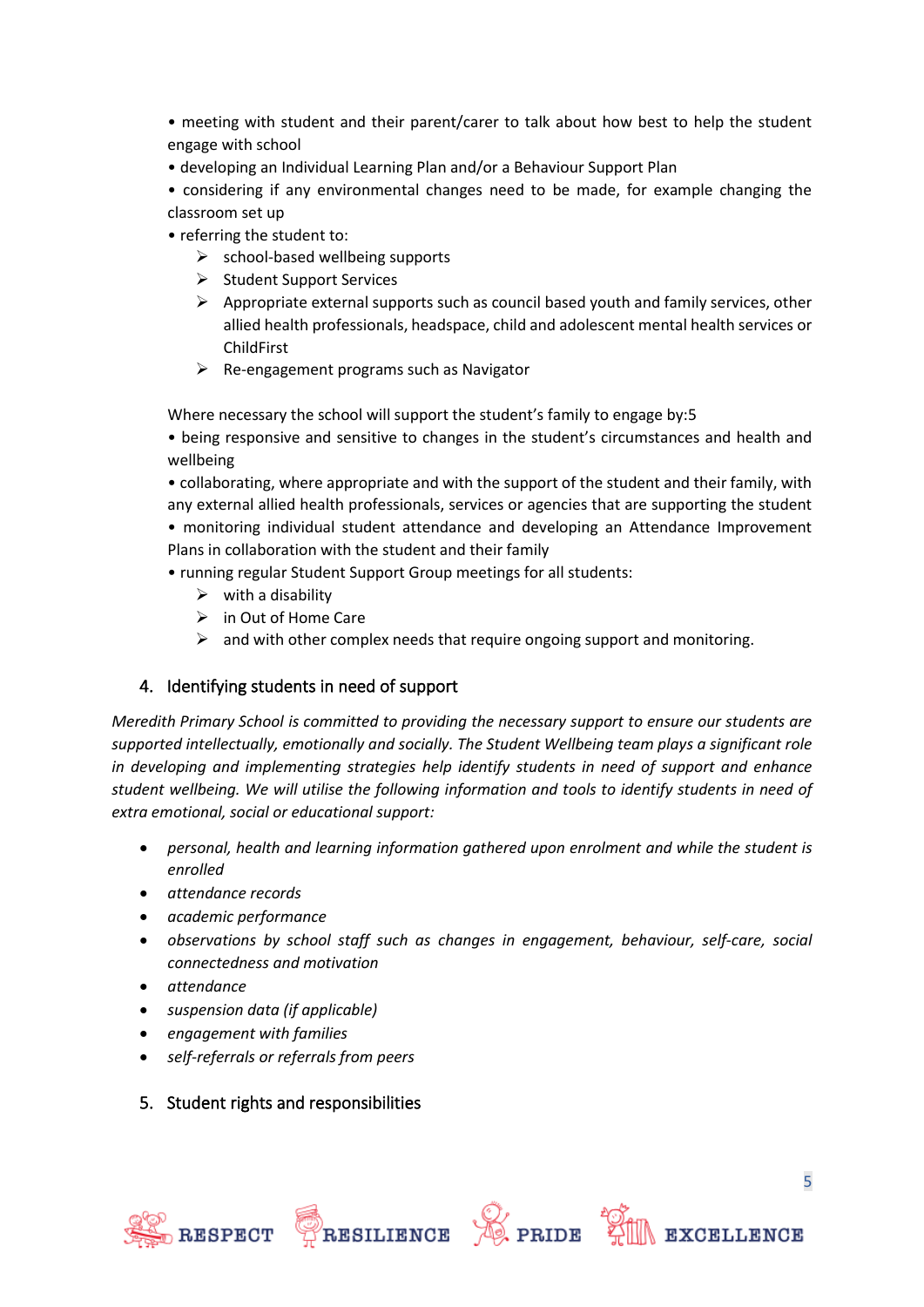All members of our school community have a right to experience a safe and supportive school environment. We expect that all students, staff, parents and carers treat each other with respect and dignity. Our school's Statement of Values highlights the rights and responsibilities of members of our community.

Students have the right to:

- participate fully in their education
- feel safe, secure and happy at school
- learn in an environment free from bullying, harassment, violence, racism, discrimination or intimidation
- express their ideas, feelings and concerns.

Students have the responsibility to:

- participate fully in their educational program
- display positive behaviours that demonstrate respect for themselves, their peers, their teachers and members of the school community
- respect the right of others to learn.

Students who may have a complaint or concern about something that has happened at school are encouraged to speak to their parents or carers and approach a trusted teacher or a member of the school leadership team. Further information about raising a complaint or concern is available in our Complaints Policy.

## 6. Student behavioural expectations and management

*Behavioural expectations of students are grounded in our school's Statement of Values/Student code of conduct.*

*Violence, bullying, and other offensive and harmful behaviours such as racism, harassment and discrimination will not be tolerated and will be managed in accordance with this policy Bullying will be managed in accordance with our Bullying Prevention Policy.*

*When a student acts in breach of the behaviour standards of our school community, Example School will institute a staged response, consistent with the Department's policies on behaviour, discipline and student wellbeing and engagement. Where appropriate, parents will be informed about the inappropriate behaviour and the disciplinary action taken by teachers and other school staff.* 

*Our school considers, explores and implement positive and non-punitive interventions to support student behaviour before considering disciplinary measures such as detention, withdrawal of privileges or withdrawal from class.*

*Disciplinary measures may be used as part of a staged response to inappropriate behaviour in combination with other engagement and support strategies to ensure that factors that may have contributed to the student's behaviour are identified and addressed. Disciplinary measures at our school will be applied fairly and consistently. Students will always be provided with an opportunity to be heard.* 

*Disciplinary measures that may be applied include:*

• *warning a student that their behaviour is inappropriate*



6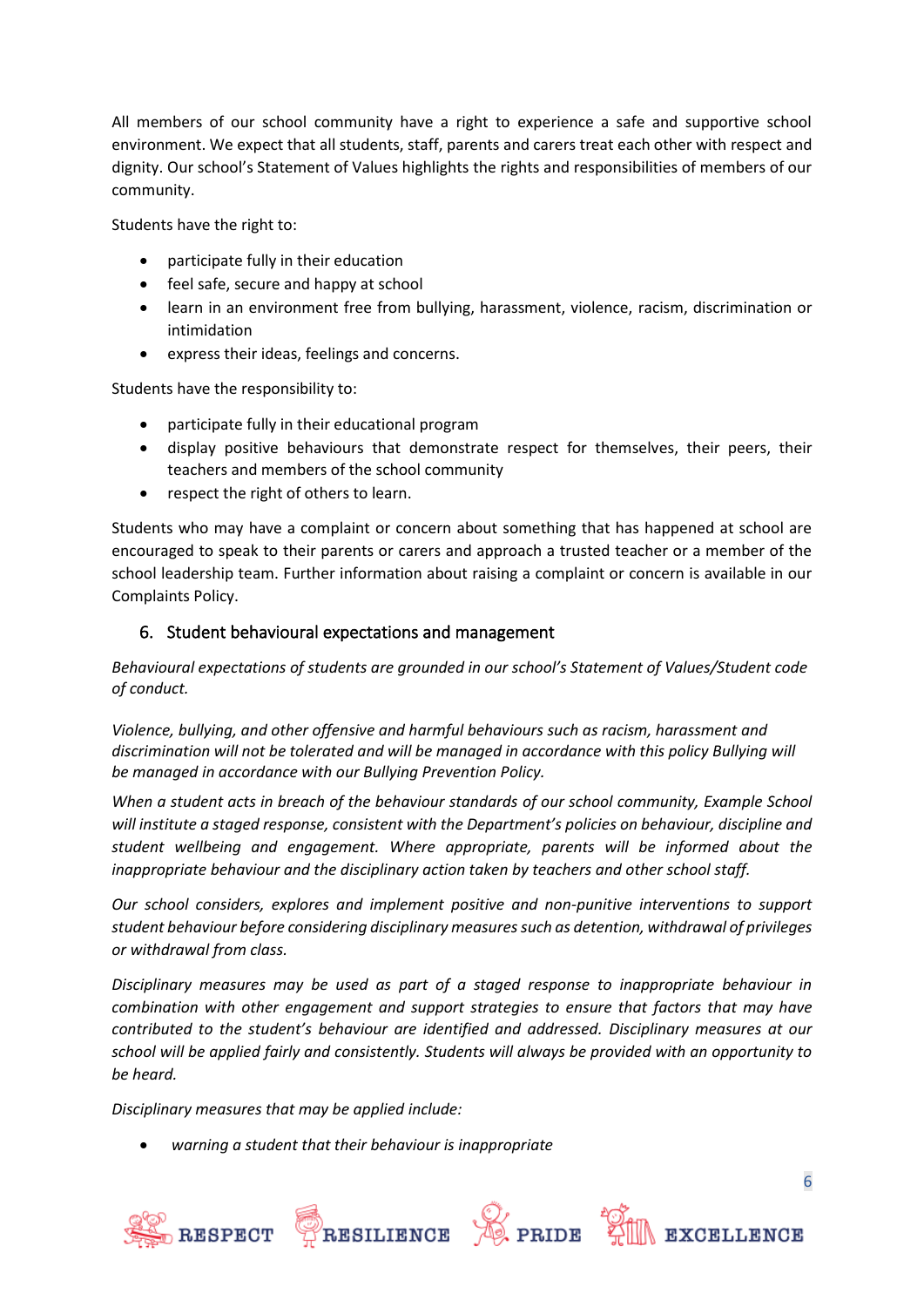- *teacher controlled consequences such as moving a student in a classroom or other reasonable and proportionate responses to misbehaviour*
- *withdrawal of privileges*
- *restorative practices*
- *behaviour support and intervention meetings*
- *suspension*
- *expulsion*

Suspension, expulsion and restrictive interventions are measures of last resort and may only be used in situations consistent with Department policy, available at:

- <https://www2.education.vic.gov.au/pal/suspensions/policy>
- <https://www2.education.vic.gov.au/pal/expulsions/policy>
- <https://www2.education.vic.gov.au/pal/restraint-seclusion/policy>

In line with Ministerial Order 1125, no student aged 8 or younger will be expelled without the approval of the Secretary of the Department of Education and Training.

The Principal of Meredith Primary School is responsible for ensuring all suspensions and expulsions are recorded on CASES21.

Corporal punishment is prohibited by law and will not be used in any circumstance at our school.

# 7. Engaging with families

Meredith Primary School values the input of parents and carers, and we will strive to support families to engage in their child's learning and build their capacity as active learners. We aim to be partners in learning with parents and carers in our school community.

We work hard to create successful partnerships with parents and carers by:

- ensuring that all parents have access to our school policies and procedures, available on our school website
- maintaining an open, respectful line of communication between parents and staff, supported by our Communicating with School Staff policy.
- providing parent volunteer opportunities so that families can contribute to school activities
- involving families with homework and other curriculum-related activities
- involving families in school decision making
- coordinating resources and services from the community for families
- including families in Student Support Groups, and developing individual plans for students.

## 8. Evaluation

Meredith Primary School will collect data each year to understand the frequency and types of wellbeing issues that are experienced by our students so that we can measure the success or otherwise of our school based strategies and identify emerging trends or needs.

Sources of data that will be assessed on an annual basis include:

- student survey data
- incidents data







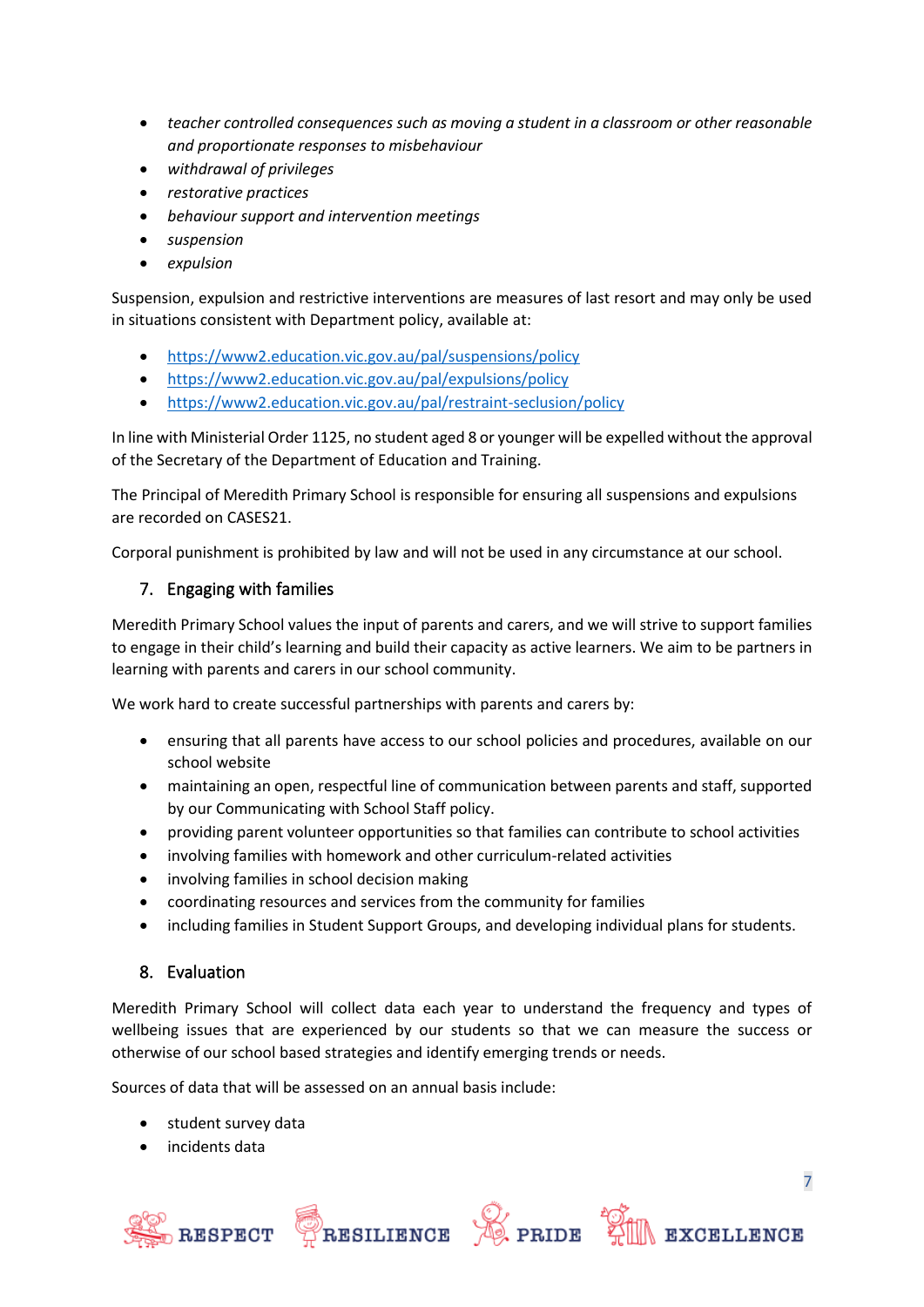- school reports
- parent survey
- case management
- CASES21, including attendance and absence data
- SOCS

Meredith Primary School will also regularly monitor available data dashboards to ensure any wellbeing or engagement issues are acted upon in a timely manner and any intervention occurs as soon as possible.

# **COMMUNICATION**

This policy will be communicated to our school community in the following ways:

Available publicly on our school's website <http://www.meredithps.vic.edu.au/>

- Included in staff induction processes
- Included in transition and enrolment packs
- Included as annual reference in school newsletter
- Made available in hard copy from school administration upon request

Our school will also ensure it follows the mandatory parent/carer notification requirements with respect to suspensions and expulsions outlined in the Department's policies at:

- [Suspension process](https://www2.education.vic.gov.au/pal/suspensions/guidance/1-suspension-process)
- [Expulsions -](https://www2.education.vic.gov.au/pal/expulsions/guidance/decision) Decision

# FURTHER INFORMATION AND RESOURCES

The following Department of Education and Training policies are relevant to this Student Engagement and Wellbeing Policy:

- [Attendance](https://www2.education.vic.gov.au/pal/attendance/policy)
- [Student Engagement](https://www2.education.vic.gov.au/pal/student-engagement/policy)
- [Child Safe Standards](https://www2.education.vic.gov.au/pal/child-safe-standards/policy)
- [Supporting Students in Out-of-Home Care](https://www2.education.vic.gov.au/pal/supporting-students-out-home-care/policy)
- [Students with Disability](https://www2.education.vic.gov.au/pal/students-disability/policy)
- [LGBTIQ Student Support](https://www2.education.vic.gov.au/pal/lgbtiq-student-support/policy)
- [Behaviour](https://www2.education.vic.gov.au/pal/behaviour-students/policy) Students
- [Suspensions](https://www2.education.vic.gov.au/pal/suspensions/policy)
- [Expulsions](https://www2.education.vic.gov.au/pal/expulsions/policy)
- [Restraint and Seclusion](https://www2.education.vic.gov.au/pal/restraint-seclusion/policy)

The following school policies are also relevant to this Student Wellbeing and Engagement Policy:

- Child Safety and Wellbeing Policy
- Bullying Prevention Policy
- Inclusion and Diversity Policy
- Statement of Values and School Philosophy